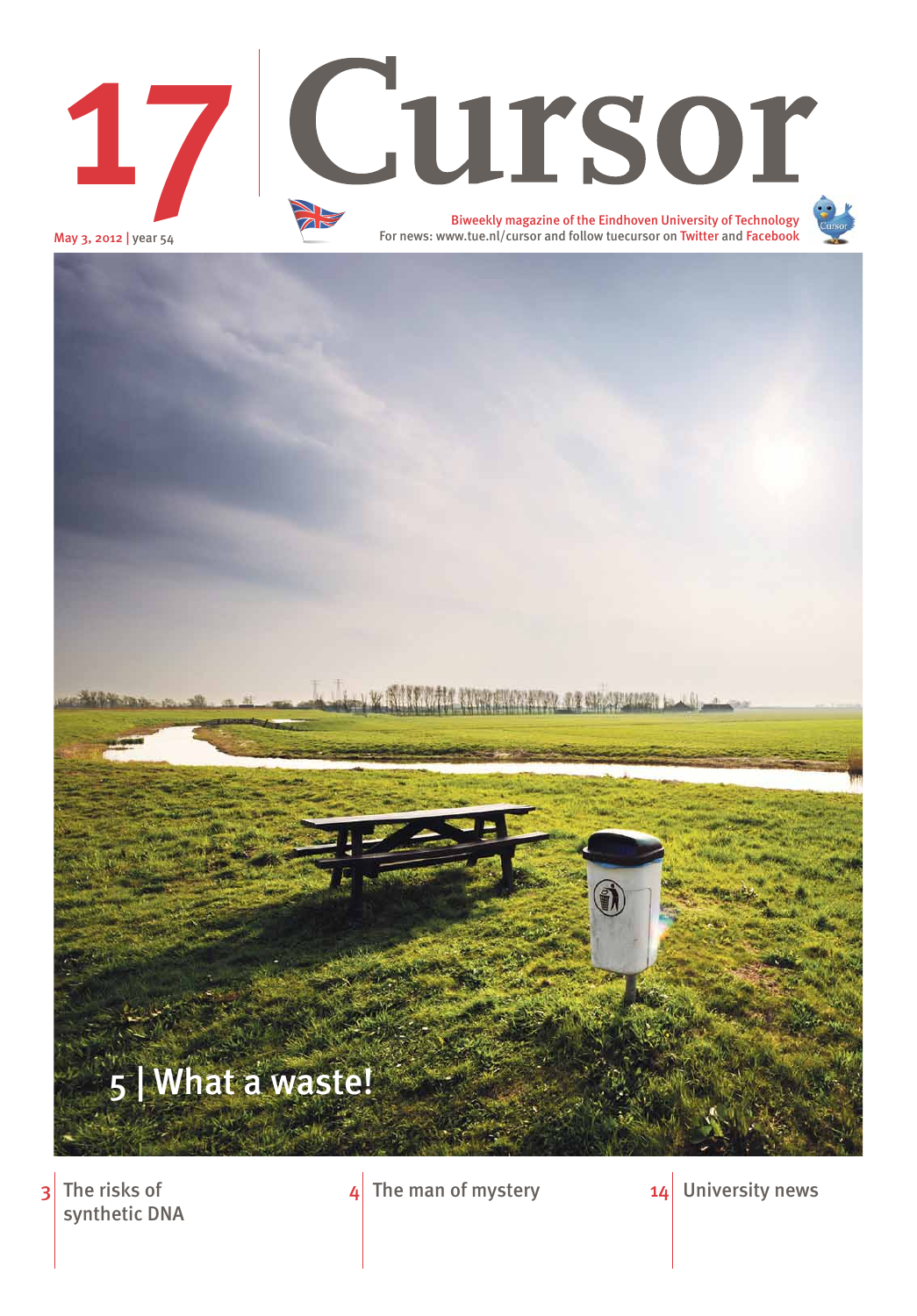#### **Let grisly dogs lie**

I hope the members of Zijlstra's review committee are prepared. In the days to come they'll be receiving packages from every corner of the Dutch academic world containing wordy proposals for performance agreements. Our package is definitely up to par with the others in that respect. In captivating prose, we paint the most wonderful panoramas

of our ambitions in education, research and knowledge valorization. The message could not be clearer: We're working our butts of here in Eindhoven, but it wouldn't hurt for the government to be a bit more lenient and financially accommodating. We understand the trees don't extend to the skies financially (sic), yet the government should take a look in the mirror and be more critical of the things that are currently either frustrating our ambitions or nipping them in the bud. And rightly so, if you ask me. We don't have to accept everything the chaos that is Den Haag present us with.

**Translation** Annemarie van Limpt (pages 2 and 3) Beniamin Ruijsenaars (pages 4 and 5) The critical approach of the article must please our University Council, or so I assumed. Wrong. They had a quite remarkable response: "TU/e expresses their criticism on government policy more than once. Caution is advised." To me, the world has gone topsy-turvy when a critical representative council argues it's best to let grisly dogs lie.





## 2 | For Starters May 3, 2012

## Colophon

#### **Editor in chief Han Konings**

**Executive editor**  Brigit Span

**Editorial staff** Judith van Gaal Tom Jeltes | Science Frits van Otterdijk Hanneke Ramakers (trainee)

> **Norbine Schalij** Nicole Testerink Monique van de Ven

**Staff**  Herman Beijerinck Gerard Verhoogt Enith Vlooswijk

**Photography**  Rien Meulman Bart van Overbeeke

**Cover** Bart van Overbeeke

> **Layout** Natasha Franc

**Editorial board** prof.dr. Cees Midden (voorzitter) prof.dr. Hans Niemantsverdriet Angela Stevens- van Gennip Thomas Reijnaerts (studentlid) Arold Roestenburg Anneliese Vermeulen-Adolfs (secretaris)

> **Address editorial office** TU/e, Laplace 0.40 5600 MB Eindhoven tel. 040 - 2474020, e-mail: cursor@tue.nl

> > **Cursor online** www.tue.nl/cursor

**Print** Janssen/Pers, Gennep

**Advertisement** Bureau Van Vliet BV tel. 023 - 5714745



**© 2012. All rights reserved. No part of this publication may be reproduced without prior consent of the editor-in-chief. The editorial staff reserves the right to alter submitted articles.** 1 May 2012 - On Sunday, April 29, some two thousand people saw how the TURTLES, TU/e's Tech United robot team, won the Middle Size League soccer competition from Iranian team MRL at the RoboCup Dutch Open.

The thrilling final ended in 3-2. The @ Home League, a competition in which four teams displayed the progress that's been made with care robots carrying out housework, also proved fruitful for Tech United and their robot AMIGO.

29 April 2012 - On Saturday, April 27, the TU/e-Fontys team was a mere eight minutes short of winning the fortieth Batavierenrace. The Wageningen University Team took the lead halfway through the

run and held on to it for the remainder of the neck-and-neck. The Wageningen runners finished the 172-kilometer course in 10 hours and 29 minutes, Eindhoven came in eight minutes after that.

27 April 2012 - Thanks to a spirited contribution from Anne-Marie Rakhorst, the 56th Dies Natalis celebration turned into a fun party. With all the traditional items such as the opening lecture and the awarding of the honorary doctorate - to David Harel - her pep talk about sustainability shook things up a bit. "Successes in sustainable business should be celebrated more often."

26 April 2012 - With the presentation of a model in Gemini's lecture hall last Thursday afternoon, the definitive construction plan of Project 2 was a fact. As from the fall of 2014, the new building will be home to the Departments of Electrical Engineering (EE) and Applied Physics (TN). According to





#### **TU/e robot team wins European prizes**

#### **Batavieren team TU/e-Fontys misses out**

#### **Dies 2012: How to make buildings more sustainable?**

#### **Definitive construction plan Project 2**

**Our Rewwwind feature provides you with snippets of last week's news. What happened online after the previous Cursor magazine was published?**

#### **The man of mystery**

It wasn't easy finding sufficient information for a portrait of Arno Peels, the man who's been our Executive Board chairman for two years now. People I was hoping to have a chat with turned out to be in China, Brazil, and Venlo, or were on their way to Paris or Cambridge. Others weren't all too willing to cooperate: "I don't want to kick him while he's down" and "I consider it inappropriate to answer your questions in light of my connection to the Executive Board". In the end, however, I managed to paint a picture after all. To most people, Peels is

> Recently I had a very disappointing skypeconversation with my former college roommate. I mentioned that I plan to stay and apply for a permanent job here. Surprisingly, instead of receiving words of support I was blamed for contributing to my country's brain-drain and was called ugly names like "betrayer" and "traitor". I started thinking about the moral aspects of my decision. First of all, I signed a contract with my scholarship sponsor. According to the contract,



as a recipient of a TSP scholarship, I am obliged to work in a Dutch company for at least three years after my graduation. It's economically fair because my sponsors invested in my education

and they expect to receive implicit dividends. I have a responsibility to carry out my contractual duties, and so my decision doesn't violate my internal moral rules.

Furthermore, I am not naive - I realize I am an alien here. Although I have better career opportunities and am surrounded by polite people whilst living in a more sustainable economic country, I still feel as a guest in the Netherlands. Sooner or later I will get tired of living outside my native culture. Then, save any act of God, I will decide to return home. However, I will return as a more experienced, educated and mature citizen who's able to contribute to my native country. It's more of a brain-rent, and it's useful for me, the Netherlands, and my motherland, and I see no rational reasons to feel guilty about it. After this self-analysis I started thinking about my accuser's motivation. I concluded that he envies me because I have access to opportunities he doesn't have access to. It's as simple as that, and there is no place for pseudo-patriotism.

*Sultan Imangaliyev, from Kazakhstan, is a student of Systems & Control, Department of Mechanical Engineering*

# Clmn **Brain-drain or brain-rent?**

a warm, open man, although he is a bit of a mystery.

**More on page 4.**

In Flashback, we link today's events with pictures of yore. We find out what they portray and describe what has changed since then. The caption of this edition's archive picture reads: 'Cabaret performance information days

for girls 1970'. And that's all we know. The people involved have long since left TU/e. Even Harry Roumen is unable to be of assistance this time. "I haven't got the faintest idea what kind of night this was. A bottle of wine for the person who can shed light on the matter."

On to our recent photo: 'Girls' night out 2012'. It's an information night for girls who are considering a career at TU/e. It's now an evening activity, so parents can come along, and during the night there's information on research as well, so it's more than just fun and games. But who knows: maybe it was exactly the same back in 1970. Whoever has the answer can cash it for a bottle of wine. (NS)



#### **Information for girls 1970 versus 2012**





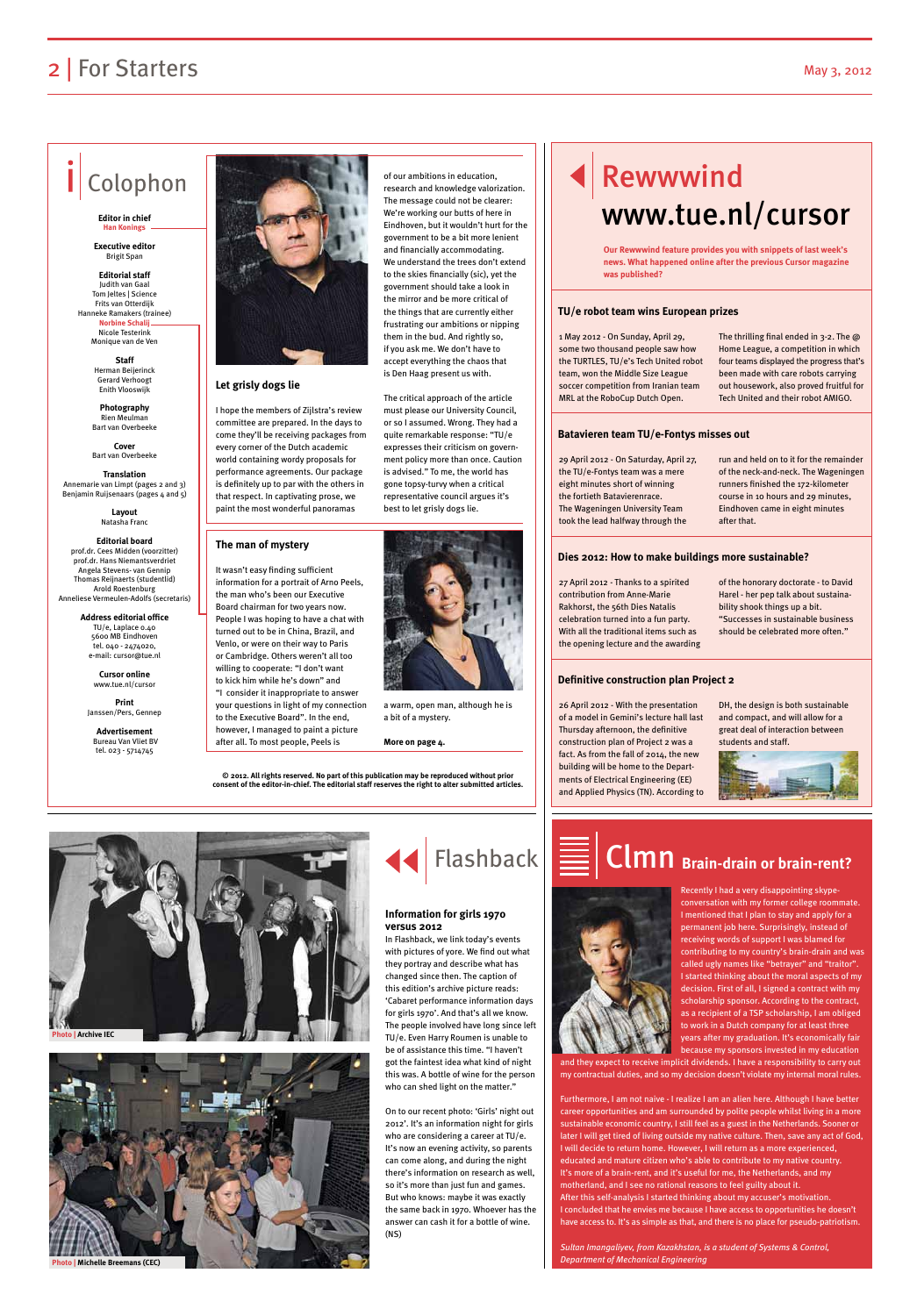# $\mathsf{X}$  Vox Academici

# Tech United wins RoboCup Dutch Open 2012



On Sunday, **April29**, Tech United Eindhoven managed to win the unofficial European title for robot soccer teams in their hometown for the **4th time**.

Since **2007**, TU/e has been participating in the European and World RoboCup tournaments, a soccer competition that was founded in **1993**.

All **8 matches** played by Tech United were won by the Eindhoven Team that scored **34 goals** and conceded only **4**.

In the final, Tech United beat the solid Iranian team MRL with a **3** to **2score**.

From **April25** through **29**, **5,500visitors** occupied the bleachers of the Indoor Sports Center at the Aalsterweg. With several TV broadcasts, the tournament has reached approximately **2.7 million** enthusiasts.

Tech United and their care robot AMIGO also won the @Home League. 4 teams competed in that competition. (HK)

## Synthetic DNA: is it dangerous?

**Creating DNA molecules - the carriers of genetic information - from synthetic material has been possible for a while now. Today, synthetic DNA is especially used to prevent theft by marking products, or brandish perpetrators with a DNA shower. Last week however, English researchers published an article in Science in which they claim to have created a protein that can convert synthetic DNA into natural DNA and vice versa; it's the next step in synthetic biology. What are the possibilities of this new discovery, and more importantly: what are the risks? How close are we to creating an independently functioning synthetic genome?**

"Synthetic biology is a hot topic at the moment. Many researchers are working on synthetic biological systems. Of course, DNA is special because it codes genetic information, and the combination of the words synthetic, DNA, tinkering, and lab easily result in horror stories", says Tom de Greef, assistant professor of Biomodeling and Bioinformatics at the Department of

Biomedical Engineering and the Institute for Complex Molecular Systems (ICMS). "DNA is a molecule that consists of two strands of building blocks - nucleotides A, T, C and G. These letters are coupled to the so-called backbone of sugars and phosphate groups. In the nineties, researchers managed to create XNA (xenoDNA) with different letter codes, or more than four letters. They also synthesized DNA with different backbones, such as PNA and GNA. The XNA used by the English researchers, despite having the standard letter code, is different as far as the backbone's genetic makeup is concerned. They tested six types of XNA in total. With the help of smart molecular biological techniques they managed to create enzymes that can convert XNA into regular DNA and the other way around. And that conversion is nearly flawless with a single enzyme's copying error at 99.6 percent. That's extraordinary."

"I think it's an amazing paper, but I do have a few tentative remarks. For example, they did not create conversion enzymes for the most common XNA backbones PNA and GNA, and I don't see why not. Maybe the smart molecular biological techniques didn't work for those XNA types? On top of that, it's not an actual synthetic system. The XNA replicates through the DNA; they haven't been able to create enzymes that can replicate XNA independently the way that happens with DNA. The risks of this XNA are therefore close to zero. And as long as there are no biochemical pathways to make those XNA building blocks, an XNA-based cell can only grow if we manually add the modified building blocks."

"XNA can be very helpful as a way of therapy with certain diseases. The researchers indicated all six types of XNA could potentially inhibit the new production of specific proteins, including pathogenic proteins. The question is, however, whether or not XNA will actually be absorbed by the cell, since that's a prerequisite for it to work. And DNA - and in the future possible XNA as well - is being used

in nanotechnology more and more, for example for the production of advanced drug-delivery systems. Using DNA origami, DNA strands are folded into complex 3D shapes that can administer certain types of drugs to the body. Our group is also talking about using DNA origami for medical purposes. Other things we're currently working on in the field of nanotechnology that involve DNA is the development of biochemical circuits that can process signals, also known as DNA computing. These DNA computers could potentially become just as fast as regular PCs and they're easily integrated with organic matter. We're still in the earliest of stages, but it could result in beautiful things. Another advantage of XNA concerning these two uses is that it's not recognized by natural degradation enzymes, which is something I'm

especially excited about." "The chance to accidentally create something unwanted with this XNA is infinitely small, but not zero. I think it were best if people made arrangements regarding the boundaries of xenobiology, and maybe even install legal limitations for the future. You wouldn't want the wrong people fiddling about at home in their makeshift labs. After all, should someone create xeno-organisms that replicate completely by themselves, we'd sure have a problem. On the other hand, it would pose an interesting social problem: how will mankind react upon finding out our genetic material is in fact not unique, and life can be created with other molecules as well? That might cause the same shock as did the discovery the earth wasn't the center of the universe, or that man evolved from ape. It makes me wonder..." (NT)

Dr.ir. Tom de Greef, assistant professor of Biomodeling and Bioinformatics, Department of Biomedical Engineering and ICMS



**Dr.ir. Tom de Greef. Archive photo | Bart van Overbeeke**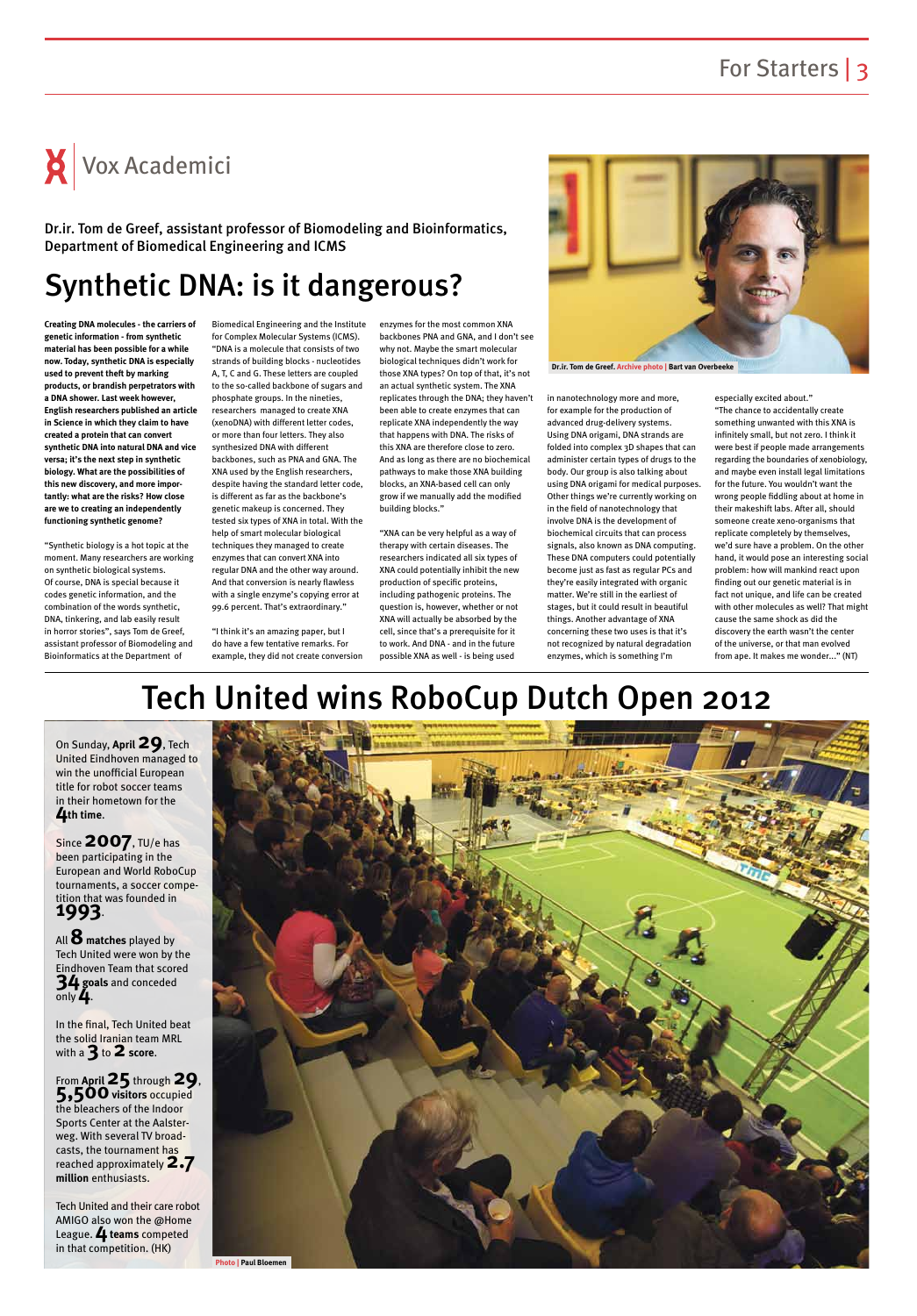"That Brainport has been nominated the smartest region in the world, is greatly thanks to Arno." Eindhoven's mayor Rob van Gijzel is quite decided in his statement. Most of his contact with Peels is due to their membership of the Brainport 2020 foundation board. "Arno has fleshed out the focus areas 'people' and 'technology' adequately. And it is great that he has decided to create a distinct profile for TU/e in the three strategic areas Energy, Health and Smart Mobility: bingo three times! I also value him for opening up the campus. TU/e is no longer an impregnable fortress." Van Gijzel, interviewed while driving to The Hague, applauds the regional, national and international contacts that Peels maintains or sets up. The men meet several times each month. I myself find him very accessible. A pleasant person." Ruth Oldenziel shares that opinion. The professor of the History of Technology says that the expression "Frappez toujours" might have been written for the chairman of the taskforce 'Talent to the top'. "He emphasizes continuously that TU/e should have more women. Although he wants to speed things up and score, he does understand that this is a subject that requires patience and persistence. It calls for a cultural shift." When asked whether Arno Peels shows an interest in her own research, the professor bursts out laughing. "No, but I don't know either whether I can expect that. It would be nice." Just like the other people quoted in this article, Oldenziel hardly knows the Executive Board chairman personally. "I don't know if he has any hobbies. I do know he is a Francophile. I once talked to him about his role as a father, because I share the same concerns as a mother of a teenager."

Clement Goossens, who is responsible for government relations at TU/e, is not even aware that Peels has any children. "We never talk about that." Twice a month he consults with Peels to discuss contacts with the government. Those meetings are always dealt with efficiently.

Peels has all the relevant files at hand, and Goossens also has a list that he wants to discuss in the allotted thirty minutes. "If he asks about my holidays we keep it short. We do not talk about the way we spend our leisure time. I'm not like that myself either - we just set to work." And that is what Peels wants as well. He likes to cut knots and quickly makes it clear when there's something he doesn't like.

Rokus van Iperen, chairman of TU/e's Supervisory Board (RvT), thinks that Peels has made a flying start: "Arno cooperates very well with the other Board members, has a good relation with the RvT and is implementing a number of important projects for TU/e together with his colleagues, such as the new Bachelor program. The strategy with the three main themes (Smart Mobility, Energy and Health) enjoys wide support within as well as outside TU/e."

When asked, Oldenziel remembers that a venomous column was written when Peels was director and CEO at Thales Nederland. "He did mention his position at that time once. Because of its scale, he finds TU/e a more congenial organization than the big multinational company that he used to work for.

**For two years now Arno Peels has been chairman of the TU/e Executive Board. Whilst almost absent in the national media, he manages to get many things done in the wings, is what people around him think. Despite showing a measure of impatience, he is willing to persist in matters that require tenacity. He is famed for his networking capacities. "But we don't**  discuss any private matters." **The Private of Armo.** The **"Hi, I'm Arno.** 

> Where he charted a course as executive and where the head office decided otherwise without any consultation whatsoever. The academic climate at TU/e did take some getting used to, for that matter. Professors have opinions of their own and will voice them. A university is less hierarchical than a multinational. That is an aspect he rather likes about it", says Oldenziel. Rinus van Weert, former chairman of the University Council, also had the impression that Peels needed some time to settle in. "He made a modest and quiet entrance at TU/e. At first instance he seemed a bit bashful to me. Still, he had worked up all subjects of the meeting carefully and was able to reply quickly." Yes, there was the occasional clash between the two men, but only

about such a minor thing that Van Weert can't even remember the subject anymore. "Peels curtly said 'No, that is not on' to a proposal from the Council and we simply had to accept that." The big difference with his predecessor -Amandus Lundqvist- is that Peels is so approachable, says Van Weert. "I found Lundqvist more aloof. Peels is more jovial. He will come towards you."

What Van Weert appreciates highly is Peels' involvement with TU/e students and staff. When in January 2011 the University Council went on an offsite retreat for two days, the chairman of the Executive Board was invited -"almost against the Council's better judgment". "And he showed up!" Just like he did at Van Weert's farewell reception. "I was pleasantly surprised." Someone else who was pleasantly surprised was Biomedical Engineering student Sandra van Tienhoven when she noticed that Peels recognized her at the opening of the academic year 2011. She had already met him in meetings of the University Council, where she was then chairwoman of Groep-één. "Peels walked up to me in the tent in front of the Hoofdgebouw, introduced himself to my friend, "Hi, I'm Arno", and then asked: "Would you like a beer?" She thinks it is sharp that he should know exactly who the students in the University Council are. "He sees so many people in a week, I imagine that the only thing he does is talk and attend meetings, and the composition of the University Council also changes regularly."

Thomas Reijnaerts, who was on the Council for PF in the first half of 2011, wonders whether 'ordinary' students, who are not on boards or executive committees, actually know who Peels is and what he does. As far as Reijnaerts is concerned, Peels could generate more

publicity for TU/e. "If we do things right, publicity will come your way automatically, is the old-fashioned idea. I don't have the feeling that Peels is trying to change that culture. Maybe he is, but I can't see it." Another thing Reijnaerts doesn't see either, is a lot of humor. "Then again, this may be due to the fact that it is Harry Roumen who makes the jokes in the University Council."

The funniest thing Van Gijzel knows about Peels, is that he blushes. "Which makes him easy to catch out. When he feels uncomfortable or does not like something, he blushes." For the rest the mayor mentions the fact that they grew up in the same neighborhood. "In the same street in Stratum. But we went to different schools, me to the

Nutsschool, he to the catholic primary school. We did not play together either. I don't know how many children he has. Nor do I ever see him with his partner. We don't discuss private matters."



# The man who holds out: "Frappez toujours"

**Text | Norbine Schalij Photos | Bart van Overbeeke**

## Would you like a beer?"

### "I value him for opening up the campus"

### He quickly makes it clear when there's something he doesn't like

*Unfortunately not everybody could/wanted to cooperate on this portrait. We would have liked to talk to Peels' direct colleagues within the Executive Board, and his secretary and spokesman, so as to give a fuller picture of the Executive Board's chairman.*